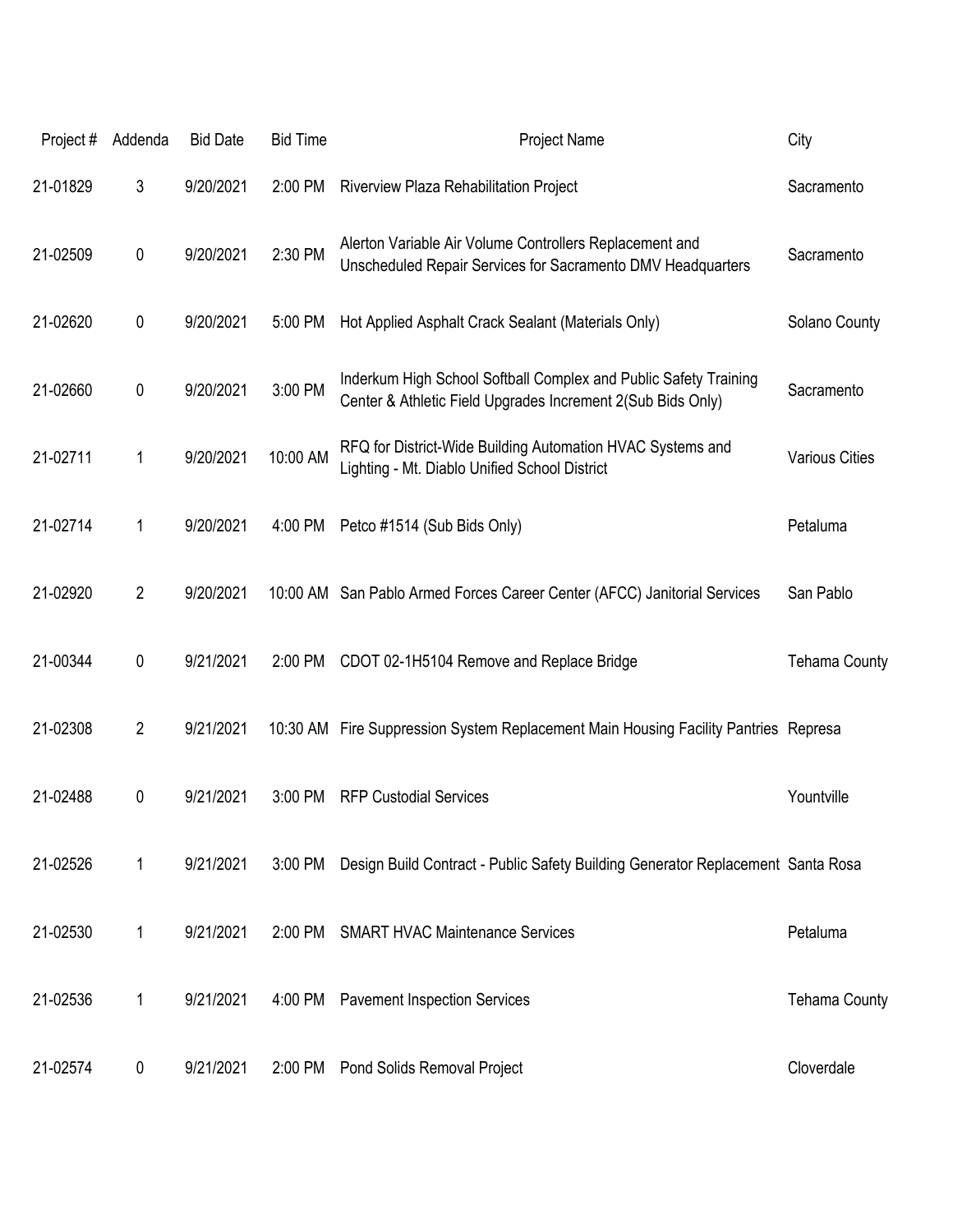| 21-02579 | 1              | 9/21/2021 | 2:00 PM | Petaluma Valley GSA, Sonoma Valley GSA, and Santa Rosa Plain<br><b>GSA Deep Multi-Level Monitoring Wells</b>      | Sonoma County    |
|----------|----------------|-----------|---------|-------------------------------------------------------------------------------------------------------------------|------------------|
| 21-02592 | $\mathbf 0$    | 9/21/2021 | 1:00 PM | CHP Headquarters Office - Computer Room Air Conditioner (CRAC)<br>Maintenance Services - REBID                    | Sacramento       |
| 21-02617 | 0              | 9/21/2021 |         | 10:00 AM Citywide Curb Ramps 2021 Project                                                                         | <b>Elk Grove</b> |
| 21-02640 | $\mathbf 0$    | 9/21/2021 | 3:00 PM | Environmental Support Services for 2022 Regional Transportation<br>Plan for Shasta Regional Transportation Agency | Redding          |
| 21-02659 | $\mathbf 0$    | 9/21/2021 |         | 12:00 PM Pave Paws Exhaust Fans                                                                                   | <b>Beale Afb</b> |
| 21-02680 | 0              | 9/21/2021 |         | 10:00 AM Tom Abe Field Lighting Project                                                                           | Wheatland        |
| 21-02686 | $\pmb{0}$      | 9/21/2021 | 2:00 PM | Vallejo Housing Authority Lobby Renovation                                                                        | Vallejo          |
| 21-02700 | 3              | 9/21/2021 | 1:00 PM | Bob's Discount Furniture - Elk Grove (Sub Bids Only)                                                              | <b>Elk Grove</b> |
| 21-02710 | 3              | 9/21/2021 | 2:00 PM | Casa Grande High School MPR Plaza Project                                                                         | Petaluma         |
| 21-02728 | 4              | 9/21/2021 | 2:00 PM | 2021 Annual Pavement Rehabilitation Project (Rebid)                                                               | Orinda           |
| 21-02780 | 2              |           |         | 9/21/2021 2:00 PM Pioneer Park Retaining Wall Replacement Project                                                 | Novato           |
| 21-02438 | $\overline{7}$ | 9/22/2021 | 3:00 PM | <b>Bus Wash Dryer Installation</b>                                                                                | Antioch          |
| 21-02535 | 1              | 9/22/2021 | 3:00 PM | Job Order Contract - Chico State University                                                                       | Chico            |
| 21-02576 | $\overline{2}$ | 9/22/2021 | 4:00 PM | RFP Structural Pest Control Services - East Bay Regional Park District Various Cities                             |                  |
| 21-02586 | 0              | 9/22/2021 |         | 9:00 AM Z2 - Removal/Installation of Theater Acoustic Fabric                                                      | Petaluma         |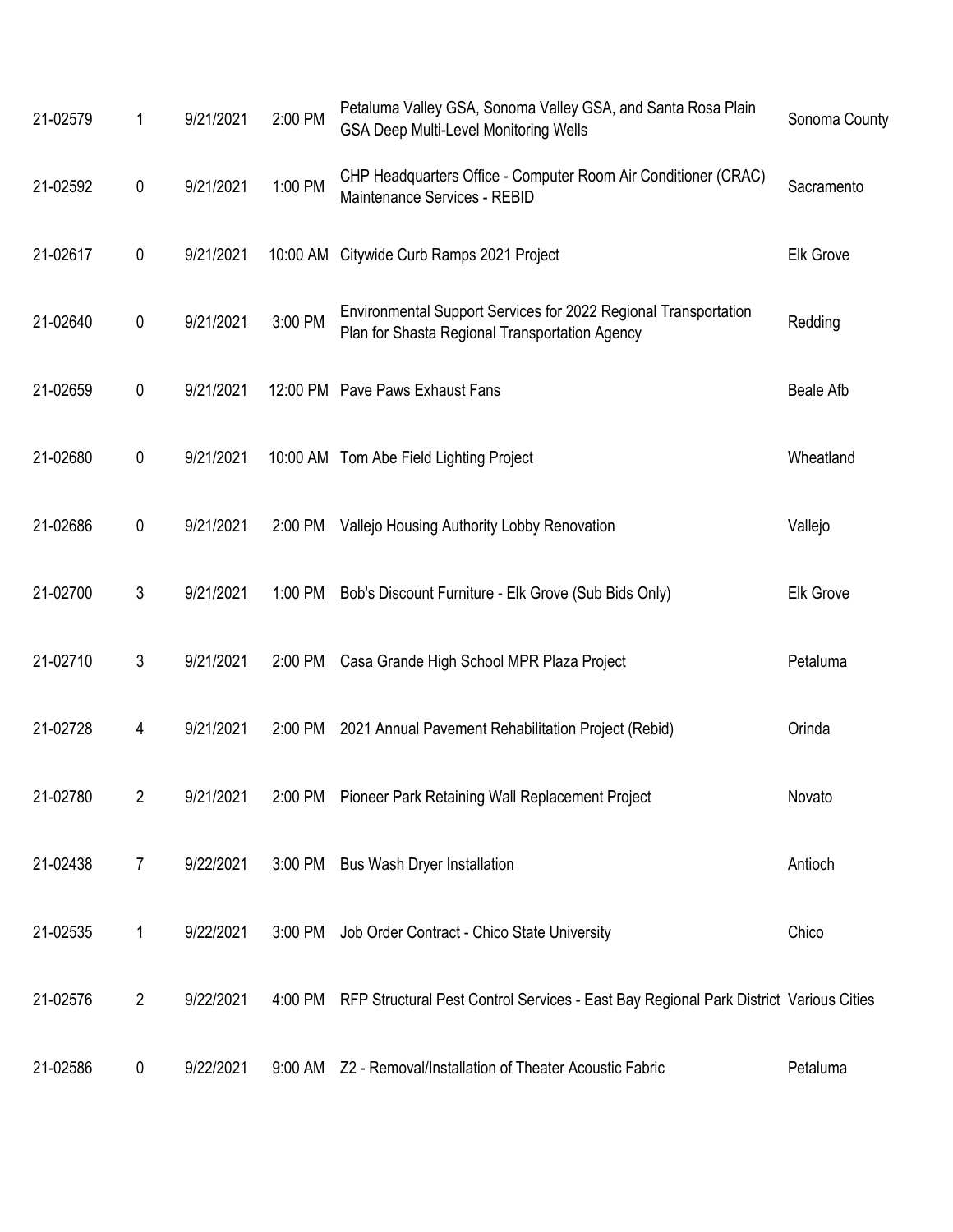| 21-02607 | 0              | 9/22/2021 | 2:00 PM   | Miller Park Restroom Renovation                                                                                                          | Sacramento                             |
|----------|----------------|-----------|-----------|------------------------------------------------------------------------------------------------------------------------------------------|----------------------------------------|
| 21-02621 | 0              | 9/22/2021 | 2:00 PM   | Sludge Collectors Replacement Project                                                                                                    | <b>West Sacramento</b>                 |
| 21-02636 | 1              | 9/22/2021 | 2:00 PM   | 2617 El Parque Roof - 2021                                                                                                               | Rancho Cordova                         |
| 21-02637 | 0              | 9/22/2021 |           | 2:00 PM Purchase of Frequency Converters                                                                                                 | Sacramento                             |
| 21-02684 | 0              | 9/22/2021 | $3:00$ PM | RFP-Pharmacy TI and Exam room TI Design                                                                                                  | Olivehurst                             |
| 21-02687 | 0              | 9/22/2021 | 2:00 PM   | Mangan Pool Resurfacing                                                                                                                  | Sacramento                             |
| 21-02876 | 0              | 9/22/2021 | 2:00 PM   | <b>Landfill Disposal Services</b>                                                                                                        | Livermore,<br>Pleasanton, San<br>Ramon |
| 21-00034 | $\overline{2}$ | 9/23/2021 | 2:15 PM   | Wildfire Fuel Reduction (WFR) Vegetation and Tree Removal Services<br>in Alameda, Contra Costa, Marin, and Santa Clara Counties, 56A0687 | <b>Various Counties</b>                |
| 21-01820 | 5              | 9/23/2021 | 2:00 PM   | New Gymnasium Building at Mistletoe Elementary School                                                                                    | Redding                                |
| 21-02196 | $\overline{2}$ | 9/23/2021 | 3:00 PM   | Environmental Impact Report of the General Plan Update 2023 for City<br>of Redding                                                       | Redding                                |
| 21-02321 | 5              | 9/23/2021 | 2:00 PM   | JOCs 200 201 202 203 204 205                                                                                                             | Sacramento County                      |
| 21-02613 | $\pmb{0}$      | 9/23/2021 | 2:00 PM   | Upper Multi-Purpose Area Repairs & Improvements Kiefer Landfill                                                                          | Sloughhouse                            |
| 21-02624 | 0              | 9/23/2021 | 4:00 PM   | County Wide Space Needs Assessment - Mendocino County -<br><b>Architect Consultant Services</b>                                          | Mendocino County                       |
| 21-02651 | 1              | 9/23/2021 | 2:30 PM   | LNU Fire Complex Guardrail Repair Project Berryessa/Knoxville<br>Rd, Steele Cyn. Rd, & Wragg Cyn. Rd                                     | Napa                                   |
| 21-02668 | 0              | 9/23/2021 | 2:15 PM   | Landscape Maintenance Service, Rancho Cordova                                                                                            | Rancho Cordova                         |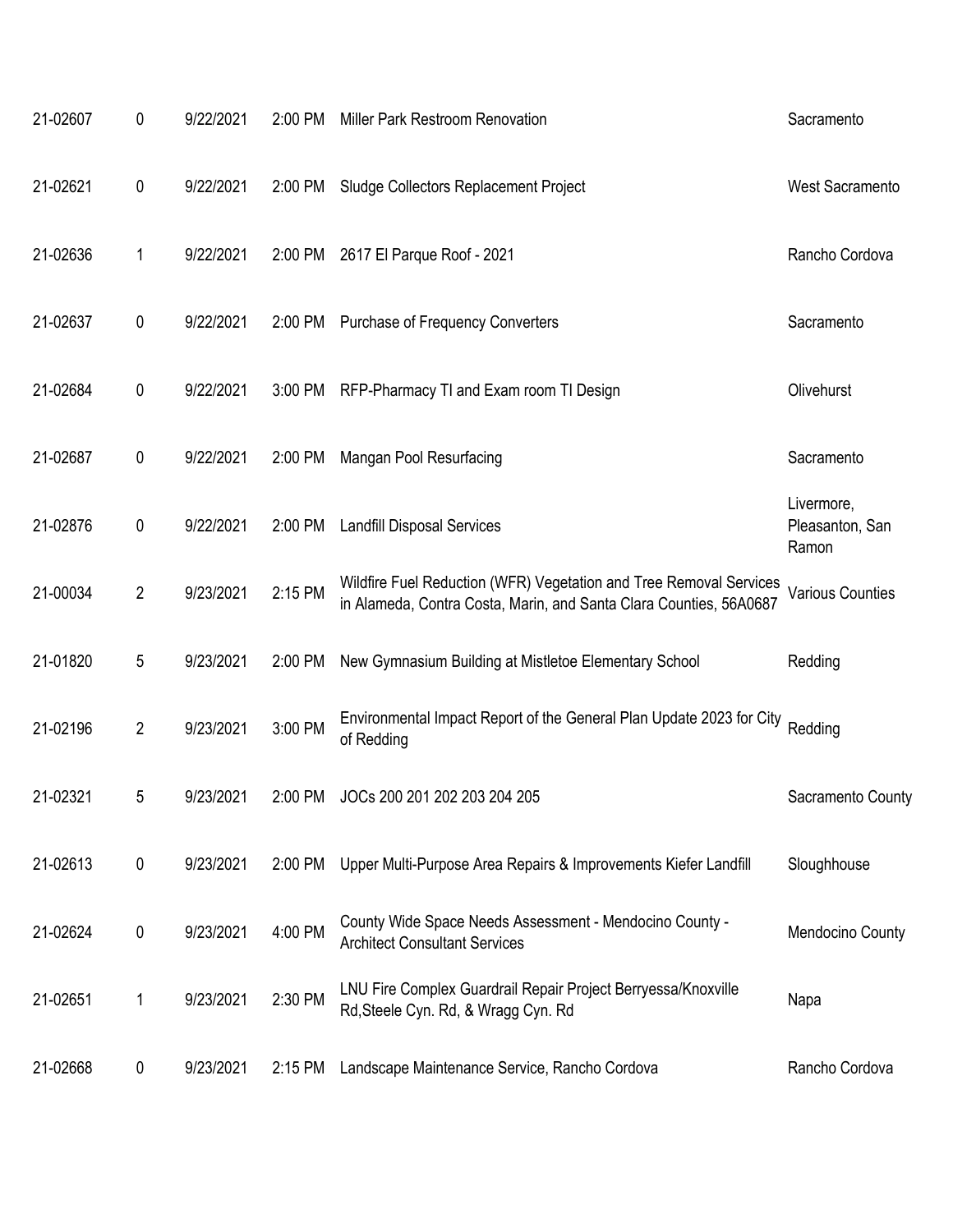|          | 21-02668 | 2              | 9/23/2021 | 2:00 PM  | Water Leak Repair                                                                                              | Richmond   |
|----------|----------|----------------|-----------|----------|----------------------------------------------------------------------------------------------------------------|------------|
|          | 21-02682 | 0              | 9/23/2021 | 10:00 AM | Landscape Maintenance Services for Town of Windsor Parks,<br>Facilities, and Streetscape Areas                 | Windsor    |
|          | 21-02554 | $\overline{2}$ | 9/24/2021 | 10:00 AM | RFP Lease-Leaseback Construction Services For Rio Americano HS<br><b>CTE Modernization</b>                     | Sacramento |
|          | 21-02630 | 1              | 9/24/2021 | 2:00 PM  | Bid Package #RHT 02 Exterior Enclosure (Notice Only)                                                           | Sacramento |
| 21-02681 |          | 0              | 9/24/2021 | 4:00 PM  | RFP Local Roadway Safety Plan                                                                                  | Williams   |
|          | 21-02719 | 0              | 9/24/2021 | 5:00 PM  | Stone Mountain Road Rebuild - 3456 Stone Mountain Road (No GC<br>Openings / Sub-Bids Only)                     | Concow     |
|          | 21-02722 | 0              | 9/24/2021 | 5:00 PM  | Hoffman Road Rebuild - 3943 Hoffman Road (No GC Openings / Sub-<br>Bids Only)                                  | Concow     |
|          | 21-02726 | 0              | 9/24/2021 | 5:00 PM  | Cirby Creek Rebuild - 13420 Cirby Creek (No GC Openings / Sub-Bids<br>Only)                                    | Concow     |
|          | 21-02742 | 1              | 9/24/2021 | 2:00 PM  | <b>Buenaventura Trail Fencing Project</b>                                                                      | Redding    |
|          | 21-02764 | 0              | 9/24/2021 | 2:00 PM  | <b>Procurement of Wood Poles</b>                                                                               | Healdsburg |
|          | 21-02772 | 1              | 9/24/2021 | 2:00 PM  | Providence Place Apartments (Sub Bids Only)                                                                    | Sacramento |
|          | 21-02865 | $\overline{2}$ | 9/24/2021 | 5:00 PM  | Harbor Freight Tools - El Cerrito (Sub-Bids Only)                                                              | El Cerrito |
| 21-02311 |          | 2              | 9/27/2021 |          | 11:00 AM IFB Directional Boring & Gas Piping Services                                                          | Vacaville  |
|          | 21-02430 | 1              | 9/27/2021 | 3:00 PM  | Project Management for Shasta Regional Hydrogen Hub                                                            | Redding    |
|          | 21-02518 | 0              | 9/27/2021 | 5:00 PM  | RFP - Laguna Treatment Plant (LTP) Filter Valves and Actuators<br>Replacement and Aeration Basins Improvements | Santa Rosa |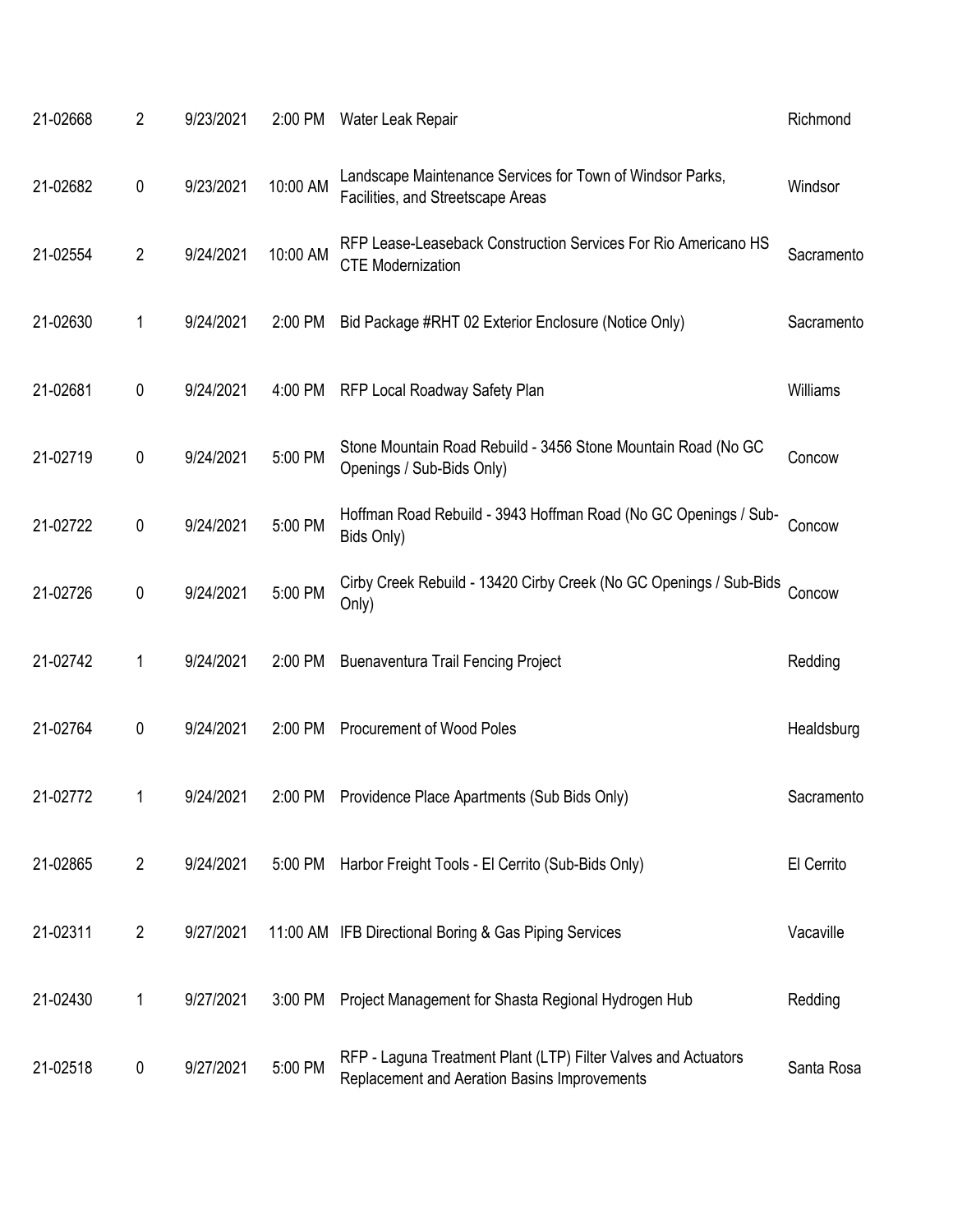| 21-02605 | 1           | 9/27/2021 | 3:00 PM | Yolo County Flood District Design & Implementation Solutions<br>Engineer                 | <b>Yolo County</b>   |
|----------|-------------|-----------|---------|------------------------------------------------------------------------------------------|----------------------|
| 21-02633 | 1           | 9/27/2021 | 5:00 PM | RFQ Dry Creek Road and Campbell Creek                                                    | Napa                 |
| 21-02653 | $\pmb{0}$   | 9/27/2021 | 3:00 PM | Master Plan Neal Road Recycling and Waste Facility RFQ                                   | Paradise             |
| 21-00352 | $\pmb{0}$   | 9/28/2021 | 2:00 PM | CDOT 02-0J7404 Replace Culverts                                                          | <b>Shasta County</b> |
| 21-02527 | $\pmb{0}$   | 9/28/2021 | 2:00 PM | Well and Pump Maintenance and Repair                                                     | Napa County          |
| 21-02614 | 1           | 9/28/2021 | 2:00 PM | 404 Aviation Boulevard HVAC Retrofit                                                     | Santa Rosa           |
| 21-02626 | 3           | 9/28/2021 | 2:30 PM | Job Order Contracting 2021 - County of Butte                                             | <b>Butte County</b>  |
| 21-02648 | $\mathbf 0$ | 9/28/2021 |         | 3:00 PM RFP - Hauser Bridge Road Mitigation Planting                                     | Sonoma County        |
| 21-02656 | $\pmb{0}$   | 9/28/2021 | 2:00 PM | <b>WWTP Sedimentation Basin #2 Coating</b>                                               | Davis                |
| 21-02663 | $\pmb{0}$   | 9/28/2021 | 2:00 PM | X Street Surveillance Cameras 2021                                                       | Sacramento           |
| 21-02688 | 0           | 9/28/2021 |         | 2:00 PM On-Call Concrete and Asphalt Maintenance Services                                | Folsom               |
| 21-02693 | $\pmb{0}$   | 9/28/2021 | 2:00 PM | <b>CNPRC Field Corrals and Equipment</b>                                                 | Davis                |
| 21-02701 | 1           | 9/28/2021 | 2:00 PM | Vintage High School Tennis Courts Replacement                                            | Napa                 |
| 21-02706 | $\pmb{0}$   | 9/28/2021 | 3:00 PM | Three-Phase, Pad-Type Distribution Transformers for the City of<br><b>Redding Supply</b> | Redding              |
| 21-02735 | 0           | 9/28/2021 | 2:00 PM | Pioneer Elementary School Pelican HVAC Controls Project                                  | Sacramento           |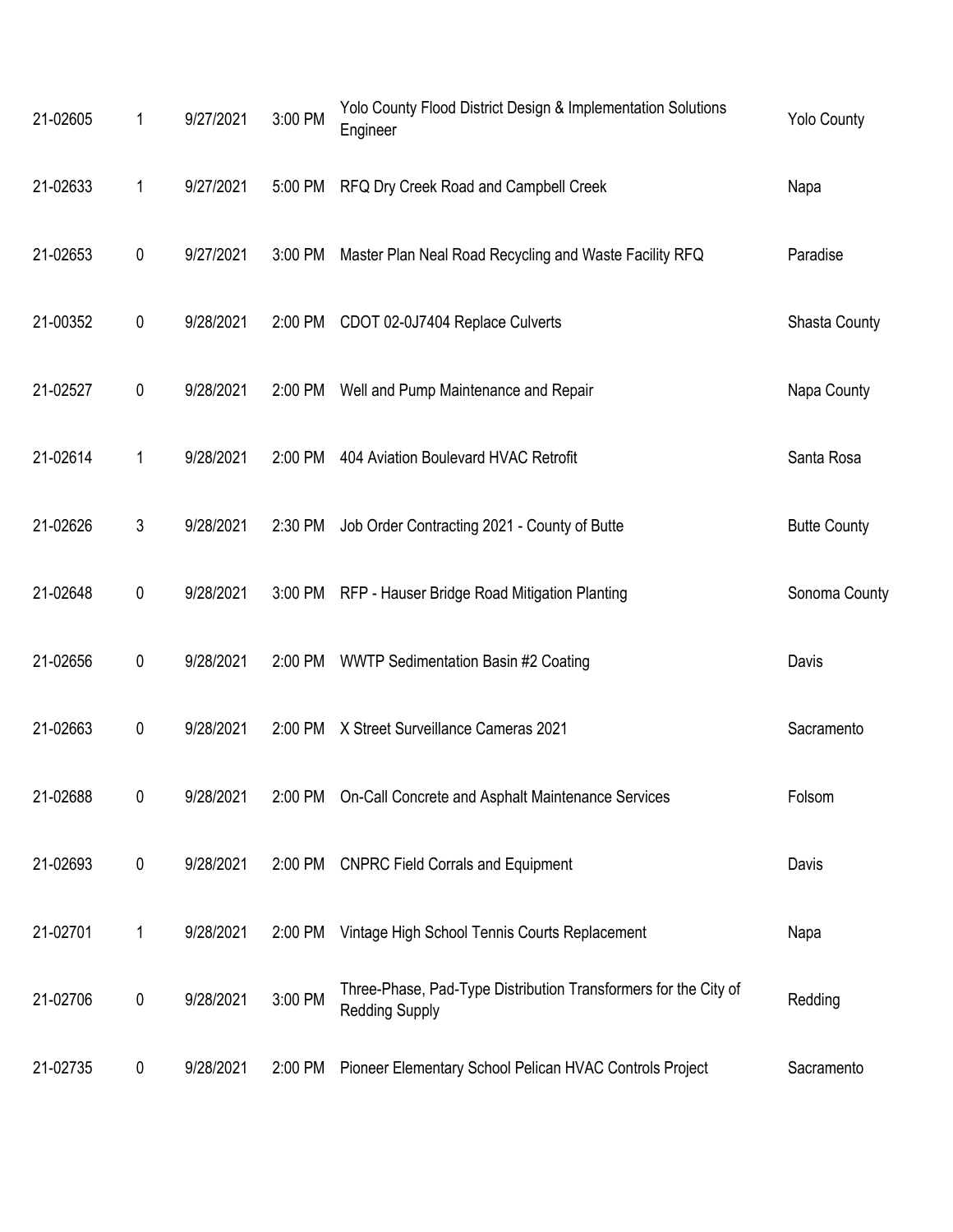| 21-02736 | 0 | 9/28/2021 | 2:15 PM  | Madison Elementary School Pelican HVAC Controls Project                                                                                                            | North Highlands    |
|----------|---|-----------|----------|--------------------------------------------------------------------------------------------------------------------------------------------------------------------|--------------------|
| 21-02737 | 0 | 9/28/2021 | 2:30 PM  | Northwood Elementary School Pelican HVAC Controls Project                                                                                                          | Sacramento         |
| 21-02738 | 0 | 9/28/2021 | 2:45 PM  | Oakdale Elementary School Pelican HVAC Controls Project                                                                                                            | North Highlands    |
| 21-02741 | 0 | 9/28/2021 |          | 12:00 PM RFP for Custodial and Park Maintenance                                                                                                                    | Healdsburg         |
| 21-02763 | 0 | 9/28/2021 | 5:00 PM  | Tehama County Telephone System Upgrade                                                                                                                             | <b>Red Bluff</b>   |
| 21-02855 | 0 | 9/28/2021 | 4:00 PM  | RFP Environmental Consulting Firms for the Vineyards at Marsh<br>Creek - Event Center/Amphitheater and Lone Tree Way Improvements Brentwood<br>- City of Brentwood |                    |
| 21-02909 | 0 | 9/28/2021 | 4:00 PM  | Perform RFT on WHB #2 Steam Boiler Tubes                                                                                                                           | Martinez           |
| 21-02913 | 0 | 9/28/2021 | 3:00 PM  | RFP for Group 2 Stormdrain Lining Project - City of Orinda                                                                                                         | Orinda             |
| 21-02494 | 0 | 9/29/2021 | 3:00 PM  | Sacramento County Water Agency Landscaping Services                                                                                                                | Sacramento         |
| 21-02545 | 0 | 9/29/2021 | 3:00 PM  | Removal and Replacement of Four (4) Sets of Escalator Handrails                                                                                                    | Sacramento         |
| 21-02561 | 0 | 9/29/2021 | 3:00 PM  | Planning & Feasibility Study Consultant Services                                                                                                                   | <b>Yolo County</b> |
| 21-02595 | 0 | 9/29/2021 | 11:00 AM | Highlands (ARD4/5) Sewer Relief Project, Pump Stations S015 and<br>S016                                                                                            | North Highlands    |
| 21-02674 | 0 | 9/29/2021 | 4:00 PM  | Install New Devices, Components for ADA Push Button Entrance and<br>Exit Capability for the Double Doors Located at The DMV HQ Building<br>West                    | Sacramento         |
| 21-02727 | 0 | 9/29/2021 | 1:00 PM  | Fire Behavior Prop Project for Shasta College                                                                                                                      | Redding            |
| 21-02739 | 0 | 9/29/2021 | 2:00 PM  | On-Call Revenue Vehicle Towing and Roadside Assistance Services                                                                                                    | Sacramento         |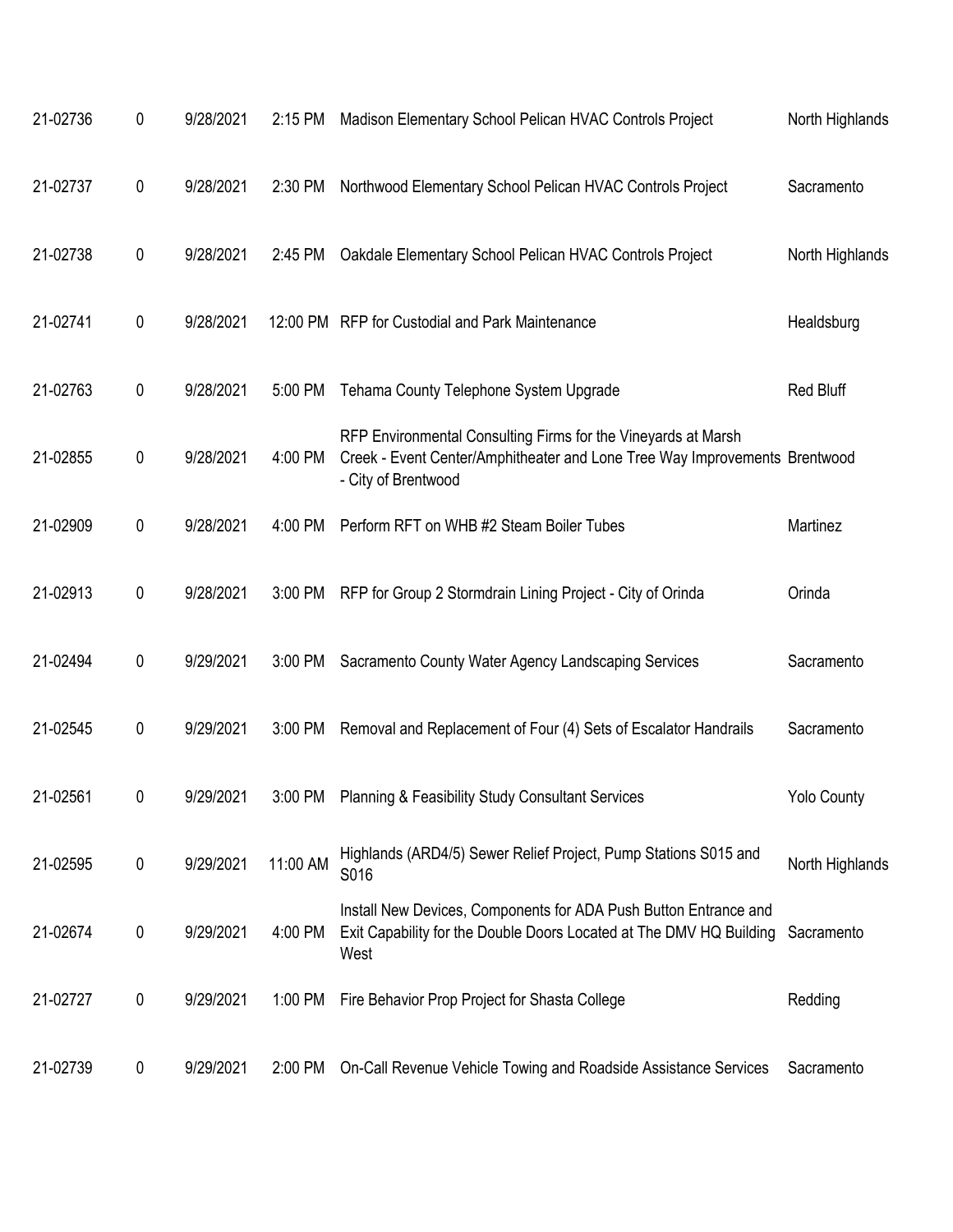| 21-02825 | 0              | 9/29/2021 | 2:00 PM | Southwest Pittsburg Geological Hazard Abatement District Bi-Annual<br><b>Weed Abatement</b> | Pittsburg             |
|----------|----------------|-----------|---------|---------------------------------------------------------------------------------------------|-----------------------|
| 21-00342 | 1              | 9/30/2021 | 2:00 PM | CDOT 03-1H2704 Upgrade Bridge Rails & Construct Concrete Median<br><b>Barrier</b>           | <b>Yuba County</b>    |
| 21-02371 | $\overline{2}$ | 9/30/2021 | 3:00 PM | Truck-Mounted Fresh Water Flushing, Filtration and Treatment<br>System, 33,000-lb GVWR      | Sacramento            |
| 21-02597 | 0              | 9/30/2021 | 2:00 PM | Interior Remodel of 395 & 401 Amador St.                                                    | Vallejo               |
| 21-02604 | 1              | 9/30/2021 | 2:00 PM | 5248 Southwest Ave. Demolition                                                              | Sacramento            |
| 21-02619 | 0              | 9/30/2021 | 2:00 PM | RFP Development of a Broadband Master Plan                                                  | Vacaville             |
| 21-02647 | 0              | 9/30/2021 | 3:00 PM | <b>RFP Certified Farmers Market Operator</b>                                                | <b>Elk Grove</b>      |
| 21-02661 | $\overline{2}$ | 9/30/2021 | 5:00 PM | East Fork of Hayfork Road Bridge 5C-193 Replacement - Enigneering<br>Services               | <b>Trinity County</b> |
| 21-02679 | 1              | 9/30/2021 | 4:00 PM | Safe Ground / Safe Sheltering Model Programs                                                | Sacramento            |
| 21-02689 | 0              | 9/30/2021 | 2:00 PM | Promenade Park Tension Shade Sail Structure Installation Project                            | Rio Vista             |
| 21-02691 | 0              | 9/30/2021 |         | 2:00 PM Education Services Center Building Automation Improvements Project Vacaville        |                       |
| 21-02705 | 0              | 9/30/2021 |         | 10:00 AM Noonan and Cheechov Drain Improvement Project                                      | Vacaville             |
| 21-02708 | 0              | 9/30/2021 | 3:00 PM | Nicolaus Dairy Fire Tank                                                                    | Elk Grove             |
| 21-02732 | 0              | 9/30/2021 | 5:00 PM | Kristen Court Apts III - Live Oak (Sub Bids Only)                                           | Live Oak              |
| 21-02829 | 1              | 9/30/2021 | 2:00 PM | Fire Station 54 and 55 (REBID)                                                              | San Rafael            |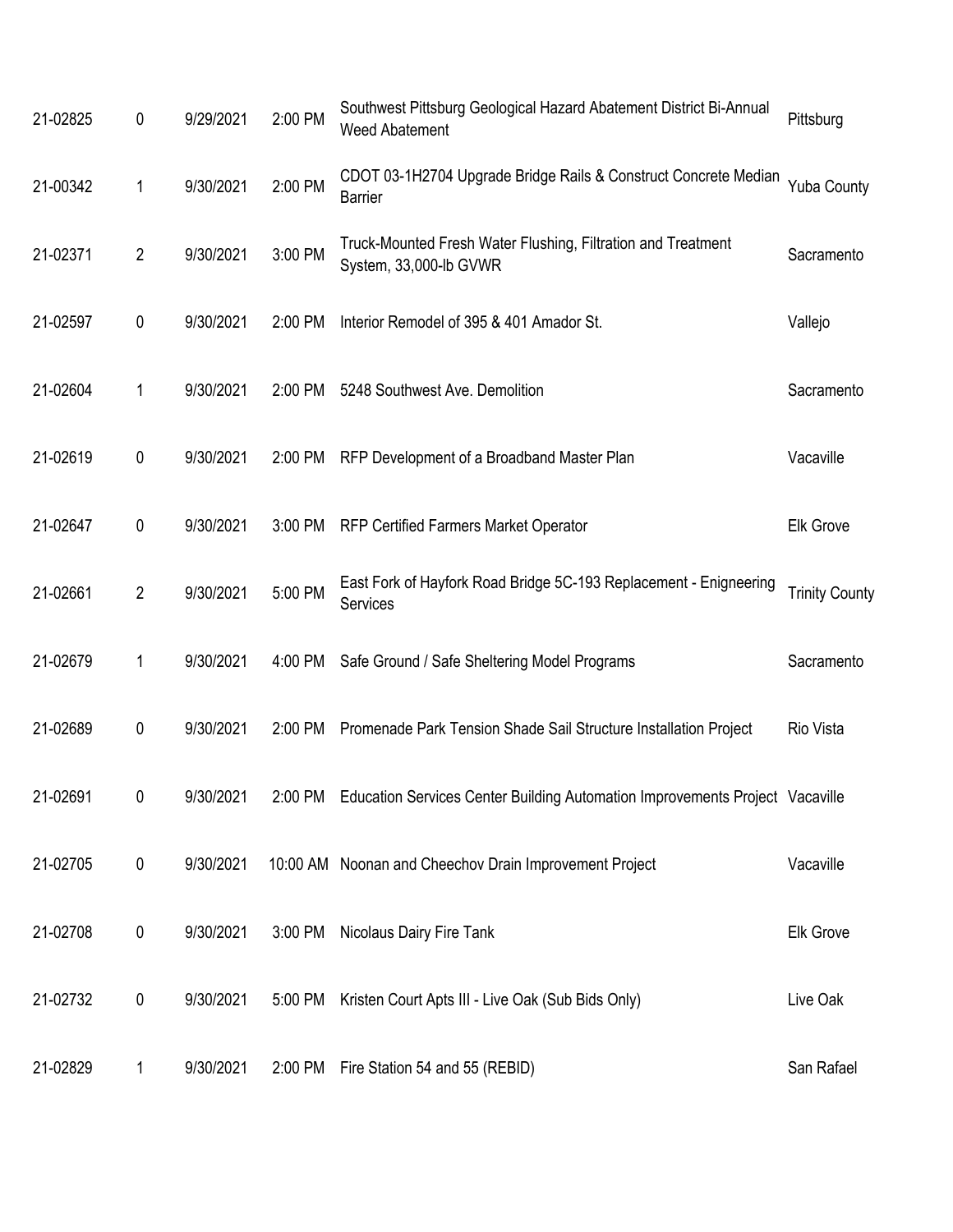| 21-02845 | 0 | 9/30/2021 | 1:00 PM  | 2021 Sidewalk Repair Project                                                                                                                                                    | El Cerrito                                        |
|----------|---|-----------|----------|---------------------------------------------------------------------------------------------------------------------------------------------------------------------------------|---------------------------------------------------|
| 21-02866 | 0 | 9/30/2021 | 12:00 PM | RFP Recommendation and Management of System-Wide Advanced<br>Meter Infrastructure (AMI) Implementation - MMWD                                                                   | Marin County                                      |
| 21-02671 | 0 | 10/1/2021 | 3:00 PM  | Boyes Boulevard Bridge Mitigation Planting and Monitoring                                                                                                                       | Sonoma County                                     |
| 21-02752 | 1 | 10/1/2021 | 2:00 PM  | 2021 Fires: Structural Debris Removal and Hazard Tree Removal<br>Services                                                                                                       | Northern California -<br><b>Multiple Counties</b> |
| 21-02762 | 0 | 10/1/2021 | 2:00 PM  | College Creek Apartments (Sub Bids Only)                                                                                                                                        | Santa Rosa                                        |
| 21-02667 | 0 | 10/4/2021 |          | 12:00 PM CTC Asphalt Concrete Paving & Striping Services                                                                                                                        | Galt                                              |
| 21-02771 | 0 | 10/4/2021 | 4:00 PM  | <b>RFP Redistricting Services</b>                                                                                                                                               | Elk Grove                                         |
| 21-02422 | 3 | 10/5/2021 | 2:00 PM  | Disaster Recovery Multifamily Housing Program (DR-MHP)                                                                                                                          | <b>Butte County</b>                               |
| 21-02598 | 0 | 10/5/2021 | 10:00 AM | Starr Road Sidewalk Gap Closure Project Phase 4 (Starr View Dr to<br>Colleen Ct.)                                                                                               | Windsor                                           |
| 21-02643 | 0 | 10/5/2021 | 2:00 PM  | Well and Pump Maintenance & Repair                                                                                                                                              | Davis                                             |
| 21-02695 | 0 | 10/5/2021 | 2:30 PM  | 24 Thompson Flat Cemetery Road Nuisance Abatement                                                                                                                               | Oroville                                          |
| 21-02702 | 0 | 10/5/2021 | 2:00 PM  | Generators and Enclosures at Various Sites (5 sites)                                                                                                                            | Vacaville                                         |
| 21-02704 | 0 | 10/5/2021 | 2:00 PM  | North Texas Street Water Main Replacement and Overlay East Travis<br>Blvd to Air Base Parkway                                                                                   | Fairfield                                         |
| 21-02721 | 0 | 10/5/2021 | 2:00 PM  | Landscape Architectural Design and Minor Engineering Services to<br>Prepare a Master Plan Amendment and Construction Document for<br>South Davis Neighborhood Park Improvements | Santa Rosa                                        |
| 21-02756 | 0 | 10/5/2021 | 2:00 PM  | 2020 Pedestrian and Surfacing Improvement Project                                                                                                                               | Sonoma County                                     |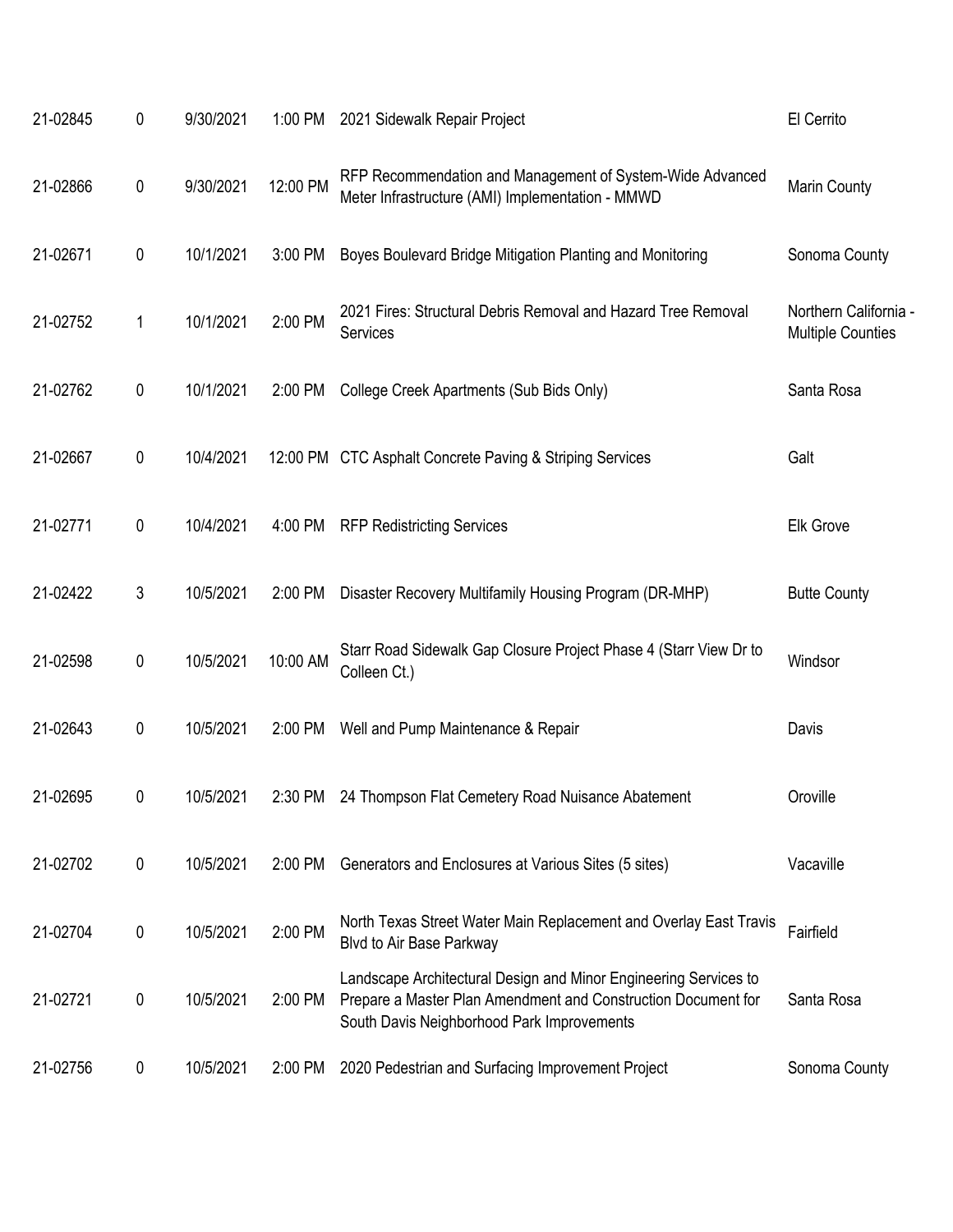| 21-02775 | 0              | 10/5/2021 | 3:00 PM | Gibson Ranch Park Water Well Monitoring                                                                         | Sacramento          |
|----------|----------------|-----------|---------|-----------------------------------------------------------------------------------------------------------------|---------------------|
| 21-02788 | 2              | 10/5/2021 | 2:00 PM | Orinda City Hall North Parking Lot Slope Stabilization                                                          | Orinda              |
| 21-02867 | 0              | 10/5/2021 | 2:00 PM | RFP for Electrical Traffic Control Devices and Lighting Maintenance<br>and Repair Services - City of El Cerrito | El Cerrito          |
| 21-02685 | 0              | 10/6/2021 | 2:00 PM | Fairbarin Water Treatment Plant Lab Building Exterior Improvements                                              | Sacramento          |
| 21-02723 | 0              | 10/6/2021 | 2:00 PM | Fire Alarm Upgrades - DGS Office of Fleet and Assessment<br>Management                                          | Sacramento          |
| 21-02777 | 1              | 10/6/2021 | 2:00 PM | Facility Repair and Remodel Oroville Police and Fire Department                                                 | Oroville            |
| 21-02807 | $\overline{2}$ | 10/6/2021 | 2:00 PM | California High School Kitchen Renovation                                                                       | San Ramon           |
| 21-00366 | 0              | 10/7/2021 | 2:00 PM | CDOT 03-1J4604 Modify Ramp Metering Systems                                                                     | Sacramento County   |
| 21-02642 | 0              | 10/7/2021 | 2:00 PM | Linda County Water District Equalization and Sludge Storage Project                                             | Marysville          |
| 21-02699 | 1              | 10/7/2021 | 4:00 PM | Davis Sr. High School STEM Building                                                                             | Davis               |
| 21-02753 | 0              | 10/7/2021 | 3:00 PM | County-Wide Solid Waste Disposal and Recycling Services for Butte<br>County                                     | <b>Butte County</b> |
| 21-02816 | 1              | 10/7/2021 | 2:00 PM | Auditorium Lighting Replace at Richmond Civic Auditorium                                                        | Richmond            |
| 21-02823 | 1              | 10/7/2021 | 2:00 PM | Clayton Road Traffic Operation Improvements - Phase 1                                                           | Concord             |
| 21-02718 | $\pmb{0}$      | 10/8/2021 | 5:00 PM | Wylie Rebuild - 2459 Honey Run Road (No GC Openings / Sub-Bids<br>Only)                                         | Chico               |
| 21-02724 | 0              | 10/8/2021 | 5:00 PM | Jewell Road Rebuild - 5604 Jewell Road (No GC Openings / Sub-Bids<br>Only)                                      | Paradise            |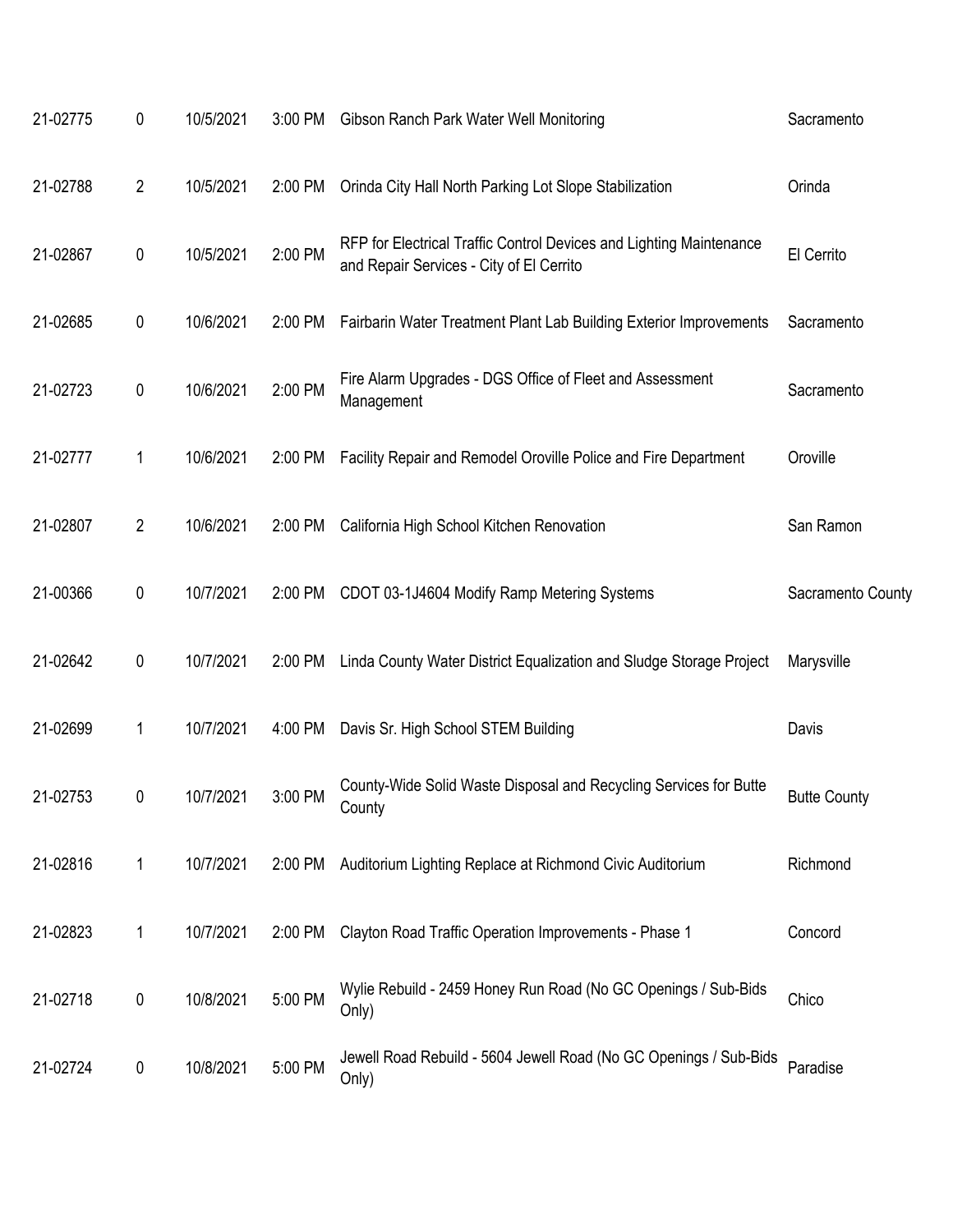| 21-02917 | 0              | 10/8/2021  | 5:00 PM   | RFP Geotechnical Engineering Services As-Needed Contract 2022-<br>2024 - Central Contra Costa Sanitary District              | Martinez              |
|----------|----------------|------------|-----------|------------------------------------------------------------------------------------------------------------------------------|-----------------------|
| 21-02587 | 4              | 10/11/2021 | 3:00 PM   | CMGC - I-80 WB Truck Scales                                                                                                  | Fairfield             |
| 21-02711 | $\pmb{0}$      | 10/11/2021 | 2:30 PM   | Automatic Power Transfer Equipment Maintenance                                                                               | Sacramento            |
| 21-02896 | $\overline{2}$ | 10/11/2021 | 5:00 PM   | RFP Peacock Gap Recycled Water Transmission Pipeline Project -<br>Phase I (MMWD)                                             | Marin County          |
| 21-00367 | $\pmb{0}$      | 10/12/2021 | 2:00 PM   | CDOT 03-0H6704 Install Fiber Optic Cable Systems & Construct<br><b>MVPs</b>                                                  | Sacramento County     |
| 21-02616 | 0              | 10/12/2021 | 2:00 PM   | ISHI Conservation Camp Replace Kitchen                                                                                       | Paynes Creek          |
| 21-02698 | 0              | 10/12/2021 | 2:00 PM   | New Pre-School Building at Esparto Elementary School                                                                         | Esparto               |
| 21-02773 | $\pmb{0}$      | 10/12/2021 | 2:00 PM   | Police Administrative Services HVAC Modernization Project                                                                    | <b>McClellan Park</b> |
| 21-02774 | 0              | 10/12/2021 | $2:15$ PM | Pacific Career & Tech High School Mission Possible Project                                                                   | North Highlands       |
| 21-02657 | 0              | 10/13/2021 | 3:00 PM   | Notice to Prequalify and Submit Proposal for LLB Services for the<br>Sonoma Valley Unified School District                   | Sonoma                |
| 21-02776 | 0              | 10/13/2021 |           | 2:00 PM Fire Extinguisher Service for City of Redding                                                                        | Redding               |
| 21-02881 | $\pmb{0}$      | 10/13/2021 |           | 2:00 PM CSO Building Seismic Retrofit and Roof Replacement                                                                   | Richmond              |
| 21-02654 | 0              | 10/14/2021 | 3:00 PM   | Redding Aquatic Center 50 Meter Pool Improvements                                                                            | Redding               |
| 21-02729 | 0              | 10/14/2021 | 2:00 PM   | Salvation Army Flooring 2021                                                                                                 | Sacramento            |
| 21-02768 | 0              | 10/14/2021 | 12:00 PM  | RFP For Preliminary and Construction Lease-Leaseback Services -<br>Natomas High School Administration Building Modernization | Sacramento            |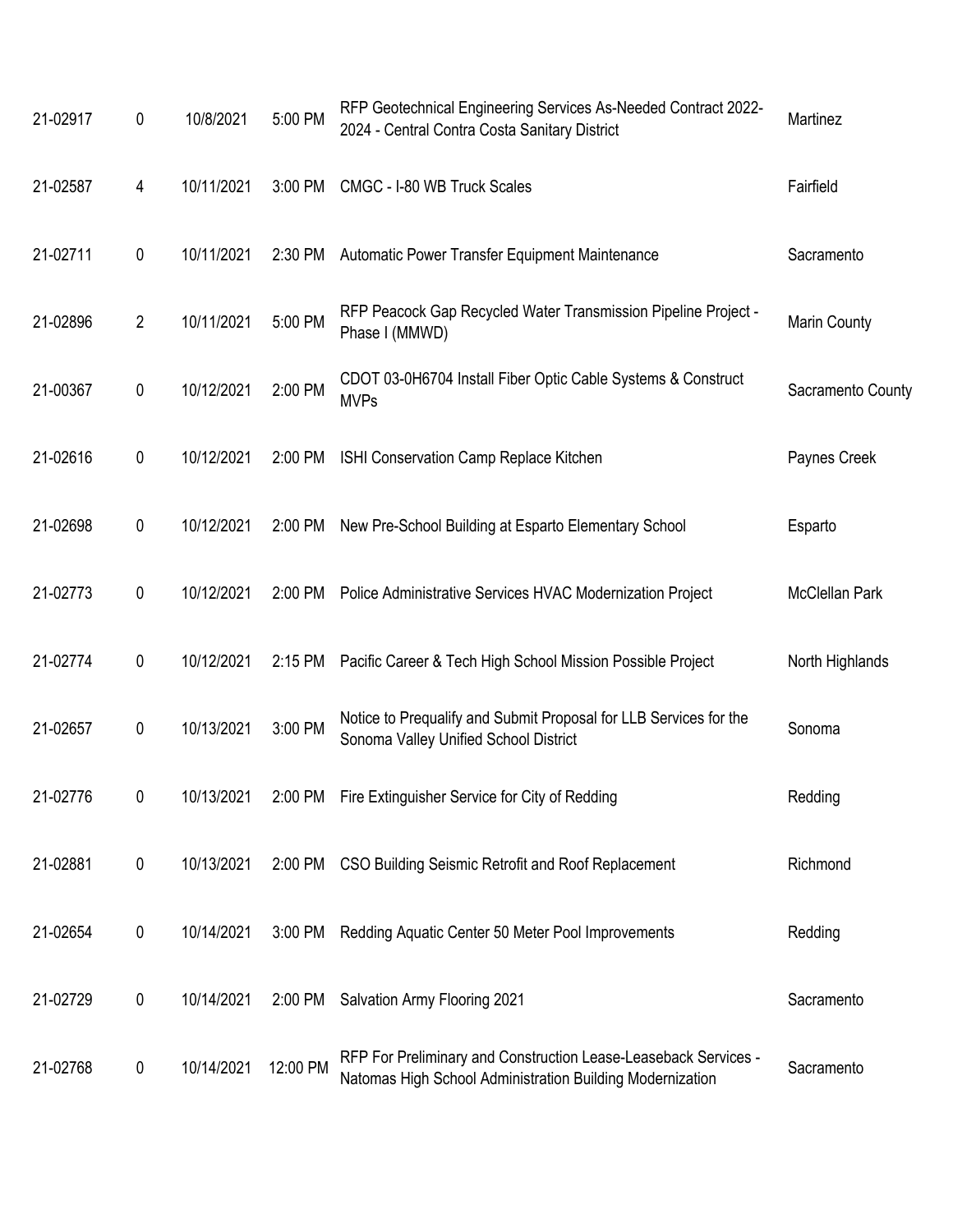| 21-02769 | 0              | 10/14/2021 | 2:00 PM | Stillwater Cove Campground Electrical System Upgrade                                    | Jenner                |
|----------|----------------|------------|---------|-----------------------------------------------------------------------------------------|-----------------------|
| 21-02779 | $\pmb{0}$      | 10/14/2021 | 2:00 PM | Poppy Ridge Groundwater Treatment Plant Phase 2                                         | <b>Elk Grove</b>      |
| 21-02935 | $\pmb{0}$      | 10/14/2021 | 2:00 PM | Job Order Contracts 017, 018, 019 & 020                                                 | <b>Various Cities</b> |
| 21-02356 | $\pmb{0}$      | 10/15/2021 | 2:00 PM | Engineering Services for Laytonville Landfill Cover Repairs                             | Ukiah                 |
| 21-02425 | 5              | 10/15/2021 | 2:00 PM | RFP West County Re-Entry, Treatment & Housing Facility                                  | San Pablo             |
| 21-02725 | $\pmb{0}$      | 10/15/2021 | 5:00 PM | Scottwood Road Rebuild - 5721 Scottwood Road (No GC Openings /<br>Sub-Bids Only)        | Paradise              |
| 21-02778 | 0              | 10/15/2021 | 3:00 PM | Natoma Alley Sewer Rehabilitation Project                                               | Folsom                |
| 21-02781 | $\pmb{0}$      | 10/15/2021 | 3:00 PM | <b>On-Call Land Surveying Services</b>                                                  |                       |
| 21-00349 | 1              | 10/20/2021 | 2:00 PM | CDOT 03-4F38U4 Widen Shoulders and Improve Clear Recovery<br>Zone                       | <b>Yuba County</b>    |
| 21-02659 | $\overline{2}$ | 10/20/2021 | 2:00 PM | Pittsburg High School - North Campus Bldg. ADA & Structural<br>Upgrades Phase 1 Project | Pittsburg             |
| 21-02798 | 0              | 10/20/2021 |         | 10:00 AM Construct Clinical Building to Replace Modular (Minor)                         | Martinez              |
| 21-00357 | $\pmb{0}$      | 10/21/2021 | 2:00 PM | CDOT 01-0B5304 Ground Anchor, Roadway Excavation and Timber<br>Lagging                  | Mendocino County      |
| 21-02755 | $\pmb{0}$      | 10/21/2021 | 1:00 PM | <b>Russell Ranch Sanitary Sewer Lift Station</b>                                        | Folsom                |
| 21-02918 | $\pmb{0}$      | 10/21/2021 | 2:00 PM | Rowland Plaza Pump Station Rehabilitation Project                                       | Novato                |
| 21-02603 | 0              | 10/22/2021 | 5:00 PM | <b>Water Station 4 Facility Assessment</b>                                              | Santa Rosa            |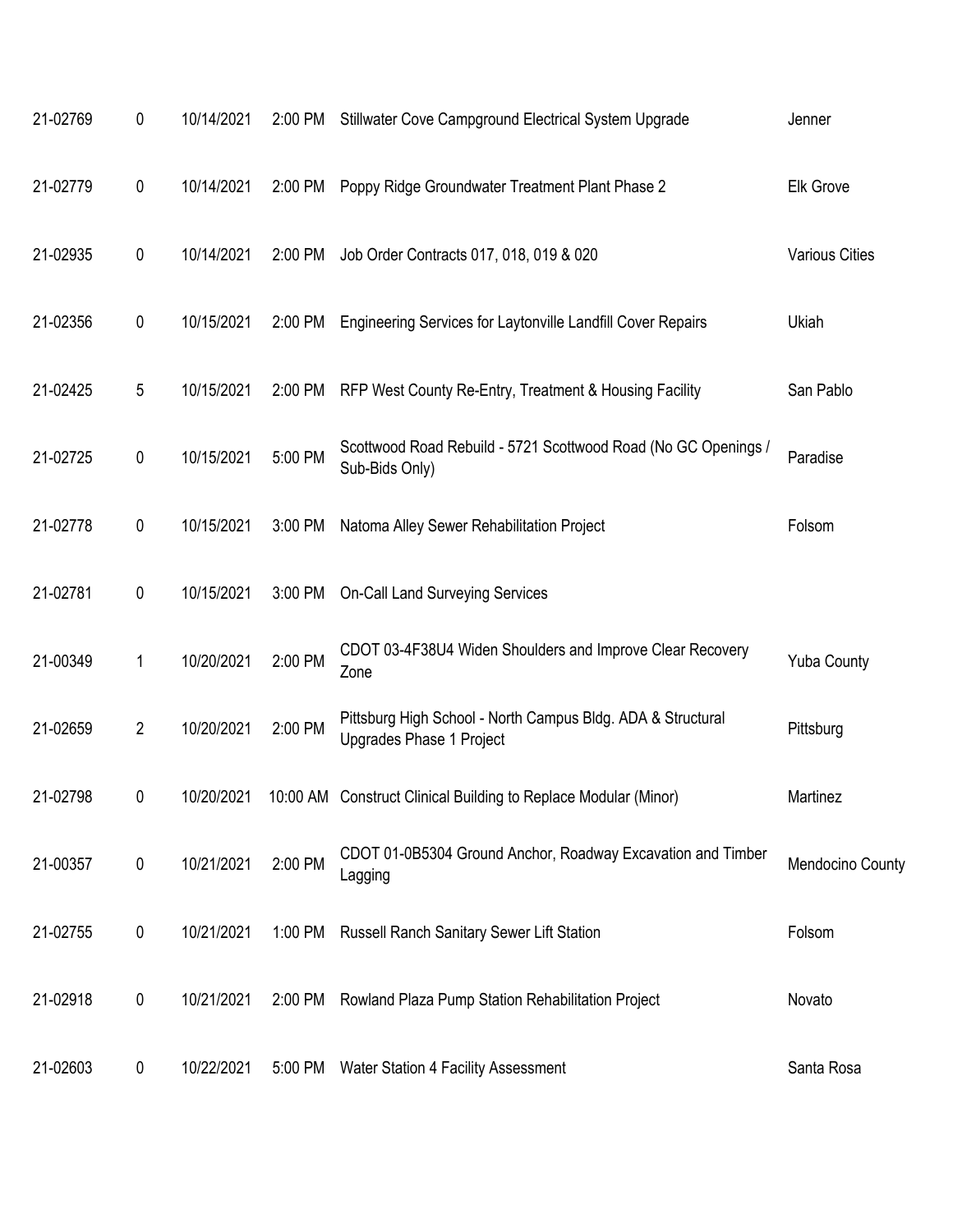| 21-02912 | 1              | 10/27/2021 | 1:30 PM | Orinda WTP Disinfection and Chemical Systems Safety Improvements<br>- EBMUD                              | Orinda                         |
|----------|----------------|------------|---------|----------------------------------------------------------------------------------------------------------|--------------------------------|
| 21-01967 | $\mathfrak{Z}$ | 10/29/2021 |         | 10:00 AM Fuel Hydrant Replacement at Beale AFB                                                           | <b>Beale Air Force</b><br>Base |
| 20-03177 | $\pmb{0}$      | 12/1/2021  | 2:00 PM | <b>CUPCCAA-Chico Unified School District</b>                                                             | Chico                          |
| 20-03200 | 0              | 12/1/2021  | 2:00 PM | <b>CUPCCAA-Gridley Unified School District</b>                                                           | Gridley                        |
| 20-03282 | 0              | 12/1/2021  | 2:00 PM | <b>CUPCCAA-Oroville Union High School District's</b>                                                     | Oroville                       |
| 20-03342 | 0              | 12/1/2021  | 2:00 PM | CUPCCAA - Yuba County Office of Education                                                                | Marysville                     |
| 20-03405 | 0              | 12/1/2021  | 2:00 PM | CUPCCAA-Yuba County Vendor List 2021                                                                     | Marysville                     |
| 20-03025 | 0              | 12/31/2021 | 2:00 PM | <b>CUPCCAA for Evergreen Union School District</b>                                                       | Cottonwood                     |
| 20-03072 | 0              | 12/31/2021 | 2:00 PM | <b>CUPCCAA for Corning Union High School District</b>                                                    | Corning                        |
| 20-03110 | $\pmb{0}$      | 12/31/2021 | 2:00 PM | <b>CUPCCAA for Mountain Valley Unified School District</b>                                               | Hayfork                        |
| 20-03155 | 0              | 12/31/2021 |         | 2:00 PM CUPCCAA for Redding/Shasta Union Elem/Igo-Ono-Platina USD                                        | Various Locations              |
| 20-03169 | $\pmb{0}$      | 12/31/2021 | 2:00 PM | CUPCCAA for Shasta-Tehama-Trinity Joint Community College<br><b>District</b>                             | Redding                        |
| 20-03171 | $\pmb{0}$      | 12/31/2021 | 2:00 PM | Shasta-Tehama-Trinity Joint Community College District Measure H<br>Bond Projects 2021 Pre-qualification | Redding                        |
| 20-03174 | 0              | 12/31/2021 | 2:00 PM | <b>CUPCCAA for Fall River Joint Unified School District</b>                                              | <b>Burney</b>                  |
| 20-03175 | 0              | 12/31/2021 | 2:00 PM | <b>CUPCCAA for Shasta Union High School District</b>                                                     | Redding                        |